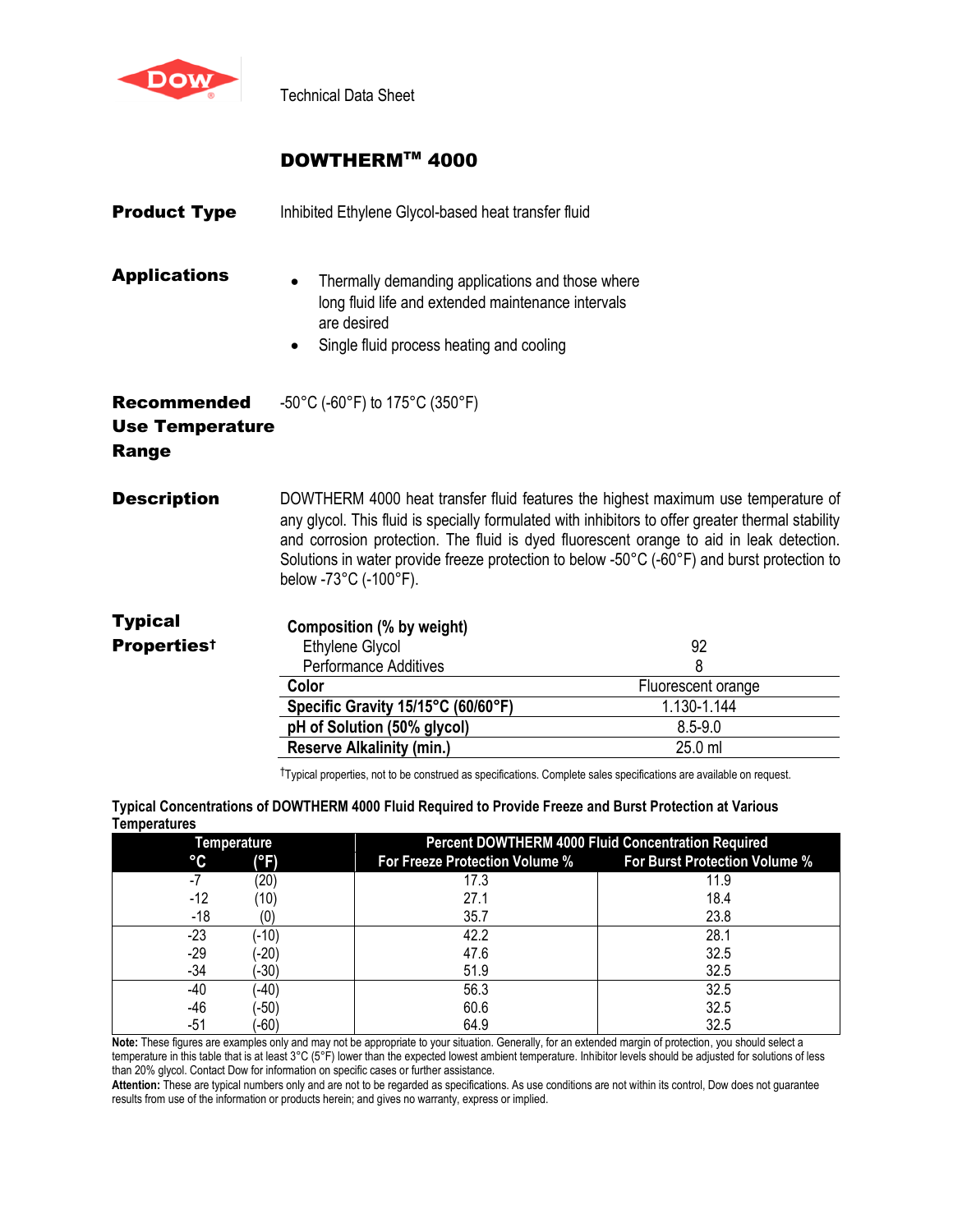|  | Typical Freezing and Boiling Points of DOWTHERM 4000 Fluidt |  |
|--|-------------------------------------------------------------|--|
|  |                                                             |  |
|  |                                                             |  |
|  |                                                             |  |

| Wt. %           | Vol. %          | Wt. %           | Vol. %          | Freezing |           | <b>Boiling Point</b> |                 | <b>Degree</b>            | <b>Refractive</b> |
|-----------------|-----------------|-----------------|-----------------|----------|-----------|----------------------|-----------------|--------------------------|-------------------|
| <b>Ethylene</b> | <b>Ethylene</b> | <b>DOWTHERM</b> | <b>DOWTHERM</b> | Point    |           | °C @ 101 kPa         |                 | <b>Brix<sup>tt</sup></b> | Index             |
| Glycol          | Glycol          | 4000            | 4000            |          |           | (°F@760              |                 |                          | $22^{\circ}$ C    |
|                 |                 |                 |                 | °C       | (°F)      |                      | mm <sub>H</sub> |                          | (72°F)            |
| 0.0             | 0.0             | 0.0             | 0.0             | 0        | (32.0)    | 100.0                | (212)           | 0.0                      | 1.3328            |
| 5.0             | 4.4             | 5.4             | 4.8             | -1.4     | (29.4)    | 100.6                | (213)           | 3.8                      | 1.3378            |
| 10.0            | 8.9             | 10.8            | 9.6             | $-3.2$   | (26.2)    | 101.1                | (214)           | 6.8                      | 1.3428            |
| 15.0            | 13.6            | 16.2            | 14.7            | $-5.4$   | (22.2)    | 101.7                | (215)           | 9.9                      | 1.3478            |
| 20.0            | 18.1            | 21.6            | 19.6            | $-7.8$   | (17.9)    | 102.2                | (216)           | 13.0                     | 1.3530            |
| 25.0            | 22.9            | 27.1            | 24.8            | $-10.7$  | (12.7)    | 103.3                | (218)           | 16.1                     | 1.3582            |
| 30.0            | 27.7            | 32.5            | 30.0            | $-14.1$  | (6.7)     | 104.4                | (220)           | 19.2                     | 1.3635            |
| 35.0            | 32.6            | 37.9            | 35.3            | $-17.9$  | $(-0.2)$  | 105.0                | (221)           | 22.3                     | 1.3688            |
| 40.0            | 37.5            | 43.4            | 40.6            | $-22.3$  | $(-8.1)$  | 105.6                | (222)           | 25.3                     | 1.3741            |
| 45.0            | 42.5            | 48.7            | 46.0            | $-27.5$  | $(-17.5)$ | 106.7                | (224)           | 28.3                     | 1.3796            |
| 50.0            | 47.6            | 54.1            | 51.4            | $-33.8$  | $(-28.9)$ | 107.2                | (225)           | 31.2                     | 1.3849            |
| 55.0            | 52.7            | 59.5            | 57.0            | $-41.1$  | $(-42.0)$ | 108.3                | (227)           | 33.9                     | 1.3900            |
| 60.0            | 57.8            | 64.9            | 62.6            | $-48.3$  | $(-54.9)$ | 110.0                | (230)           | 36.6                     | 1.3952            |
| 65.0            | 62.8            | 70.3            | 68.0            | b        | b         | 112.8                | (235)           | 39.1                     | 1.4003            |
| 70.0            | 68.3            | 75.8            | 73.9            | b        | b         | 116.7                | (242)           | 41.7                     | 1.4055            |
| 75.0            | 73.6            | 81.2            | 79.7            | b        | b         | 120.0                | (248)           | 44.2                     | 1.4107            |
| 80.0            | 78.9            | 86.6            | 85.4            | $-46.8$  | $(-52.2)$ | 123.9                | (255)           | 46.6                     | 1.4159            |
| 85.0            | 84.3            | 92.0            | 91.2            | $-36.9$  | $(-34.5)$ | 133.9                | (273)           | 49.0                     | 1.4208            |
| 90.0            | 89.7            | 97.4            | 97.1            | $-29.8$  | $(-21.6)$ | 140.6                | (285)           | 51.2                     | 1.4255            |
| 95.0            | 95.0            | а               | а               | $-19.4$  | $-3.0$    | 158.3                | (317)           | 53.2                     | 1.4300            |

†Typical properties, not to be construed as specifications.

††Degree Brix is a measure of the sugar concentration in a fluid and is important in fermentation and syrups applications. Although there is no sugar present in DOWTHERM heat transfer fluids, the glycol affects the refractive index of the fluid in a similar fashion.

<sup>a</sup>Ethylene glycol concentrations greater than 92% are not attainable with DOWTHERM 4000 fluid.

*bFreezing points are below -50°C (-60°F).* 

**NOTE:** Generally for an extended margin of protection, you should select a temperature in this table that is at least 3°C (5°F) lower than the expected lowest ambient temperature. Inhibitor levels should be adjusted for solutions of less than 20% glycol. Contact Dow for information on specific cases or further assistance.

## **Saturation Properties of DOWTHERM 4000 Fluid at 30% Ethylene Glycol Concentration by Volume**

| °C    | Temperature<br>(°F) | <b>Specific Heat</b><br>kJ/(kg)(K)<br>(Btu/lb. °F) |         |         | <b>Density</b><br>kg/m <sup>3</sup><br>$(lb./ft.^3)$ | Therm. Cond.<br>W/mK<br>[Btu/hr. ft. <sup>2</sup> ( $\degree$ F/ft.)] |          |        | <b>Viscosity</b><br>mPa•s<br>(cps) |
|-------|---------------------|----------------------------------------------------|---------|---------|------------------------------------------------------|-----------------------------------------------------------------------|----------|--------|------------------------------------|
| $-10$ | (14)                | 3.542                                              | (0.847) | 1067.26 | (66.63)                                              | 0.4154                                                                | (0.2400) | 6.1788 | (6.18)                             |
| 10    | (50)                | 3.600                                              | (0.860) | 1058.99 | (66.11)                                              | 0.4420                                                                | (0.2554) | 2.9482 | (2.95)                             |
| 40    | (104                | 3.687                                              | (0.881) | 1044.22 | (65.19)                                              | 0.4731                                                                | (0.2733) | 1.3398 | (1.34)                             |
| 65    | 149)                | 3.759                                              | (0.898) | 1029.74 | (64.28)                                              | 0.4909                                                                | (0.2836) | 0.8246 | (0.82)                             |
| 90    | ั194)               | 3.831                                              | (0.916) | 1013.29 | (63.26)                                              | 0.5015                                                                | (0.2897) | 0.5599 | (0.56)                             |
| 120   | (248)               | 3.918                                              | (0.936) | 990.96  | (61.86)                                              | 0.5044                                                                | (0.2915) | 0.3846 | (0.38)                             |

**Saturation Properties of DOWTHERM 4000 Fluid at 40% Ethylene Glycol Concentration by Volume**

|                 | Temperature |            | <b>Specific Heat</b> |                   | Therm. Cond.<br><b>Density</b> |                                     |          |         | <b>Viscosity</b> |
|-----------------|-------------|------------|----------------------|-------------------|--------------------------------|-------------------------------------|----------|---------|------------------|
| $\rm ^{\circ}C$ | (°F)        | kJ/(kg)(K) |                      | kg/m <sup>3</sup> |                                | W/mK                                |          | mPa•s   |                  |
|                 |             |            | (Btu/lb. °F)         | $(lb./ft.^3)$     |                                | [Btu/hr. ft. <sup>2</sup> (°F/ft.)] |          | (cps)   |                  |
| $-20$           | $(-4)$      | 3.307      | (0.790)              | 1089.06           | (67.99)                        | 0.3707                              | (0.2142) | 15.7533 | (15.75)          |
| 10              | (50)        | 3.410      | (0.815)              | 1075.90           | (67.17)                        | 0.4053                              | (0.2342) | 4.0451  | (4.05)           |
| 40              | (104        | 3.512      | (0.839)              | 1059.95           | (66.17)                        | 0.4312                              | (0.2491) | 1.7731  | (1.7)            |
| 65              | (149)       | 3.598      | (0.860)              | 1044.52           | (65.21)                        | 0.4462                              | (0.2578) | 1.0646  | (1.06)           |
| 90              | (194)       | 3.684      | (0.880)              | 1027.16           | (64.12)                        | 0.4552                              | (0.2630) | 0.7013  | (0.70)           |
| 120             | (248)       | 3.787      | (0.905)              | 1003.77           | (62.66)                        | 0.4582                              | (0.2647) | 0.4614  | (0.46)           |